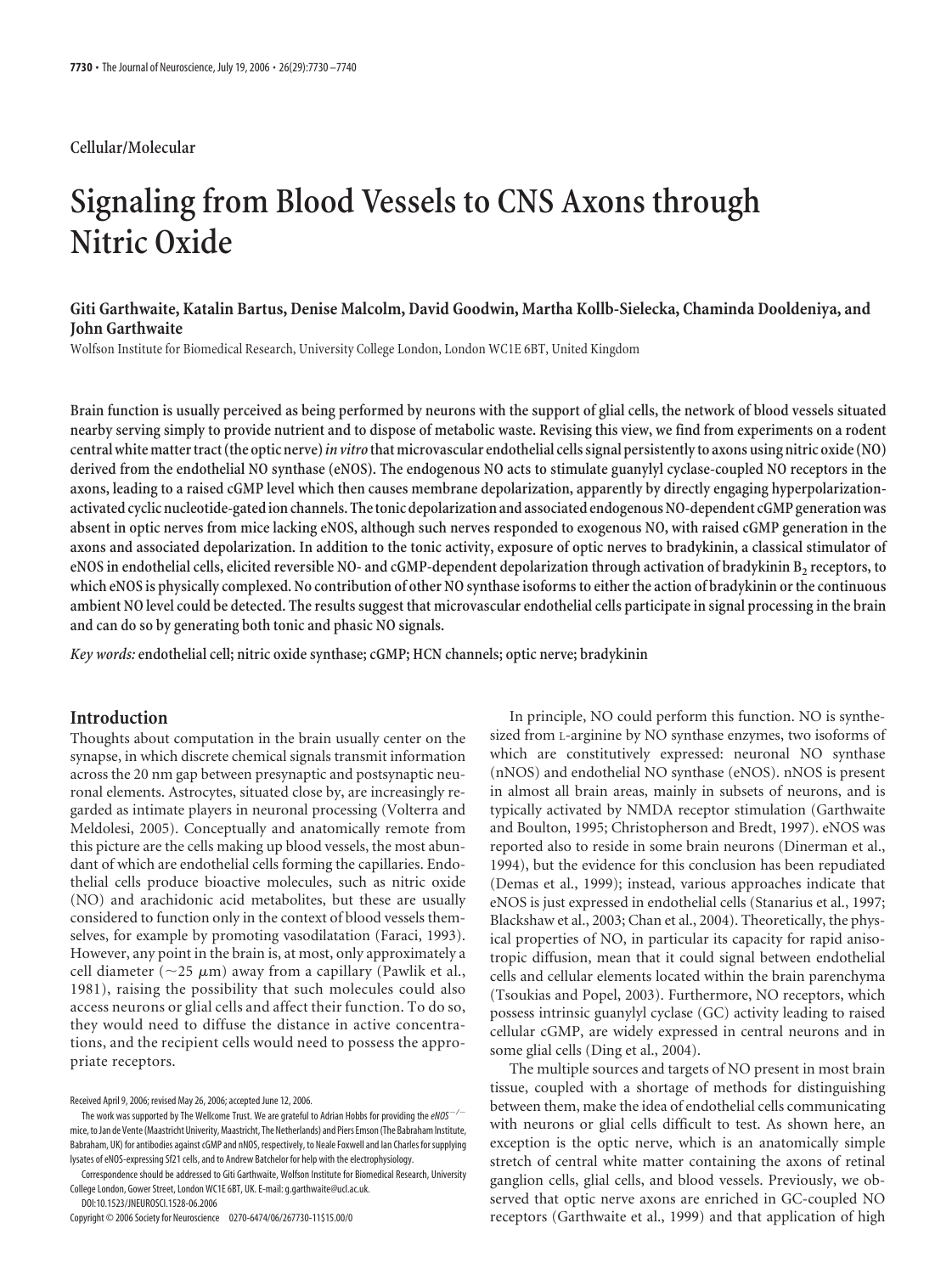NO concentrations caused a biphasic axonal depolarization (Garthwaite et al., 2002). The large delayed phase of the depolarization was caused by metabolic stress, but an earlier depolarization persisted when this pathological effect was inhibited. On pursuing the mechanism of this rapid depolarizing response, the present study progressed to test the hypothesis that NO generated by microvascular endothelial cells influences axonal function.

# **Materials and Methods**

*Special chemicals.* 1-Benzyl-3-(hydroxymethyl-2-furyl)indazole (YC-1) was supplied by the Chemistry Department at Wolfson Institute for Biomedical Research (London, UK). (*Z*)-1-[*N*-(3-Ammoniopropyl)-*N*- (n-propyl)-amino]/NO (PAPA/NO), 5-cyclopropyl-2-{1-(2-fluorobenzyl)-1*H*-pyrazolo[3,4-b]pyridin-3-yl}pyrimidin-4-ylamine (BAY 41-2272), *N*-[(3-aminomethyl)benzyl]acetamidine (1400W), vinyl-L-*N*-5-(1-imino-3-butenyl)-L-ornithine (L-VNIO), and *N*-propyl-L-arginine (NPA) were from Alexis (Nottingham, UK). Cilostamide, milrinone, 8-bromo-cAMP (8-Br-cAMP), 8-bromo-cGMP (8-Br-cGMP), forskolin, L-arginine, and isobutylmethylxanthine (IBMX) were from Sigma (Poole, UK). 1*H*-[1,2,4]Oxadiazolo[4,3-a]quinoxalin-1-one (ODQ), L-nitroarginine, L-methylarginine, and 4-ethylphenylamino-1,2 dimethyl-6-methylaminopyrimidinium chloride (ZD7288) were from Tocris Bioscience (Avonmouth, UK). 9-(Tetrahydro-2-furanyl)-9*H*purin-6-amine (SQ 22536) was from Calbiochem/Merck Biosciences (Nottingham, UK).

*Optic nerves.* These were dissected from 10- to 11-d-old rats or 14- to 15-d-old mice, using methods described previously (Garthwaite et al., 2002). The smaller diameters of the developing nerves compared with those of the adults used previously were advantageous in facilitating electrophysiological recording and wash-in and wash-out of exogenously applied compounds. The eNOS<sup>-/-</sup> mice (SV129 and C57BL/6 background, homozygotes bred in-house) were given to us by Dr. Adrian Hobbs (Wolfson Institute for Biomedical Research). The wild-type (WT) mice were SV129/C57BL/6 F1 hybrids (Harlan, Bicester, UK), matching the background of the knock-outs.

*Electrophysiology.* Potential changes were recorded at 37°C using the grease-gap technique as described previously (Garthwaite et al., 2002). The nerves were perfused continuously with a solution composed of the following (mM): 120 NaCl, 2 KCl, 2 CaCl<sub>2</sub>, 26 NaHCO<sub>3</sub>, 1.18 KH<sub>2</sub>PO<sub>4</sub>, 1.19 MgSO<sub>4</sub>, and 11 glucose (equilibrated with 95% O<sub>2</sub>, 5% CO<sub>2</sub>). Response amplitudes, when reversible, were quantified relative to the interpolated baseline, obtained by fitting a linear regression to 5 min periods on either side. Otherwise, measurements were made relative to the mean voltage during a 5 min period of preceding baseline. For statistical analysis, measurements were made in the same way on random stretches of baseline of the same duration to account for possible drift: positive peaks averaged  $0.045 \pm 0.009$  mV ( $n = 5$ ) and negative ones averaged  $-0.060 \pm 0.006$  mV ( $n = 7$ ), with the average of both in the same records being  $0.002 \pm 0.019$  ( $n = 8$ ). Statistical comparisons with test data were performed against the appropriate one of these baseline values. All measurements were performed using Clampfit 8.0 (Molecular Devices, Palo Alto, CA). To check the stability of the recordings, responses to PA-PA/NO (usually 1  $\mu$ M) and/or K <sup>+</sup> (1–3 mM, added as KCl) were obtained at the beginning and end of each experiment. In the figures, applications of compounds were for the duration shown by the horizontal bars.

The theory and practice of the method have been analyzed in detail previously (Leppanen and Stys, 1997). The resting membrane potential of optic nerve axons *in vitro* is close to -80 mV (Stys et al., 1997). To estimate the true magnitude of the membrane potential changes occurring in our experiments, we conducted calibration experiments based on the technique used beforehand (Leppanen and Stys, 1997). In this, voltage responses to 1  $\mu$ M PAPA/NO were recorded (mean value, 0.44  $\pm$  0.13 mV;  $n = 4$ ) and then 130 mm K<sup>+</sup> was perfused to drive the membrane potential to near 0 (mean recorded depolarization at steady state, 18.9  $\pm$ 2.4 mV;  $n = 4$ ). The ratio of the two responses (K<sup>+</sup>/PAPA/NO) was very similar in the different nerves, ranging from 39 to 46 (mean,  $43 \pm 1.7$ ), implying that the actual depolarization produced by this concentration

of PAPA/NO was close to 2 mV. The sizes of other voltage changes can be estimated from this value.

*Measurement of cGMP and cAMP.* The methods were broadly as described previously (Garthwaite et al., 2002). Nerves were preincubated for at least 1 h (at 37°C) in the above solution. Test nerves were incubated with IBMX (1 mM) for 10 min before addition of PAPA/NO, BAY 41- 2272, YC-1, or forskolin. When L-arginine or inhibitors were used, they were added 5 min (L-arginine), 10 min (ODQ and L-nitroarginine), or 20 min (SQ 22536) before IBMX. After inactivating the tissues, cGMP was measured by radioimmunoassay and cAMP was measured using the Biotrack assay kit (Amersham Biosciences, Little Chalfont, UK).

*cGMP immunohistochemistry.* For rat optic nerves, cGMP immunohistochemistry was performed on tissue from the same experiments in which cGMP levels were measured by radioimmunoassay and which were treated identically except that, at the end of the experiment, they were fixed in ice-cold, freshly depolymerized paraformaldehyde (4%) in 0.1 M phosphate buffer, pH 7.4, for 2 h, and then processed for frozen (10  $\mu$ m) or resin (1  $\mu$ m) sectioning and cGMP immunostaining as described previously (Garthwaite et al., 1999). Counterstaining was performed using Mayer's hemalum for 15 s (frozen sections) or 5 min (resin sections). The experiments on mouse optic nerves followed the same procedures for the frozen rat sections but were processed for fluorescent microscopy as described previously (Garthwaite et al., 2005) and additionally stained for neurofilament-200 (1:500; monoclonal from Chemicon, Temecula, CA).

*Other immunohistochemistry.* For whole-mount preparations of rat and mouse optic nerves, the tissues were fixed with 1% paraformaldehyde for 1 h at room temperature, washed with 0.1 M phosphate buffer for at least 1 h with three changes, incubated for 10 min with Tris-buffered saline containing 0.1% Triton X-100 (TBST), pH 7.6, at room temperature, and then blocked for 1 h with 10% normal donkey serum in TBST at 4°C. The nerves were then incubated with a mixture of sheep anti-nNOS (1:20,000; a gift from Dr. P. C. Emson, The Babraham Institute, Babraham, UK) and mouse anti-eNOS (1:200; BD Transduction Laboratories, Lexington, KY) in TBST, for 30–48 h. To eliminate the possibility of cross-reactivity, the nNOS antibody was preabsorbed with a lysate of Sf21 cells expressing recombinant human eNOS (Charles et al., 1993) at 20 the protein concentration (provided by N. Foxwell and Prof. I. G. Charles, Wolfson Institute for Biomedical Research). The results on rat optic nerve were the same with two other polyclonal nNOS antibodies (rabbit anti-nNOS from Zymed, San Francisco, CA; rabbit anti-nNOS from Santa Cruz Biotechnology, Santa Cruz, CA), but, in the mouse, the Zymed antibody gave high nonspecific staining. After incubation with the primary antibodies, the nerves were washed extensively for 12 h with several changes of TBST and then incubated overnight at 4°C with secondary antibodies (fluorescein-labeled donkey anti-sheep and rhodamine-labeled donkey anti-mouse, 1:200 dilution; both from Chemicon, Harrow, UK). After washing (TBST for 6-7 h with three changes), the nerves were placed on slides and mounted in Vectashield mounting medium containing the nuclear stain 4',6'-diamidino-2phenylindole (DAPI) (Vector Laboratories, Burlingame, CA), taking care not to impose downward pressure on the coverslip. Wide Z images through entire the nerve thickness were captured using a confocal microscope (TCS-DMRE-7; Leica, Cambridge, UK). Controls (primary antibody omitted) showed no visible staining in the rat optic nerve, but there was some nonspecific staining in blood vessels in mouse tissue.

*Confocal image processing and analysis.* The confocal images illustrated were assembled in Adobe Photoshop CS and Adobe Illustrator CS (Adobe Systems, San Jose, CA). When comparisons between different tissues are presented in the same figure, all images were adjusted for color, brightness, and contrast using identical settings. For quantitation of cGMP immunostaining in the mouse tissue, three longitudinal sections (10  $\mu$ m thick, ~100  $\mu$ m apart) from each nerve were viewed using 20  $\times$  objective, and the field (1.3–2.4  $\times$  10<sup>5</sup>  $\mu$ m<sup>2</sup> depending on the section width) beginning 100  $\mu$ m away from the cut end was captured; identical photomultiplier tube sensitivity values were used for all sections from all nerves. Relative grayscale pixel intensities per area of unmanipulated red– green– blue color images were measured using a computerassisted image analyzer (AxioVision, version 4.4; Zeiss, Welwyn Garden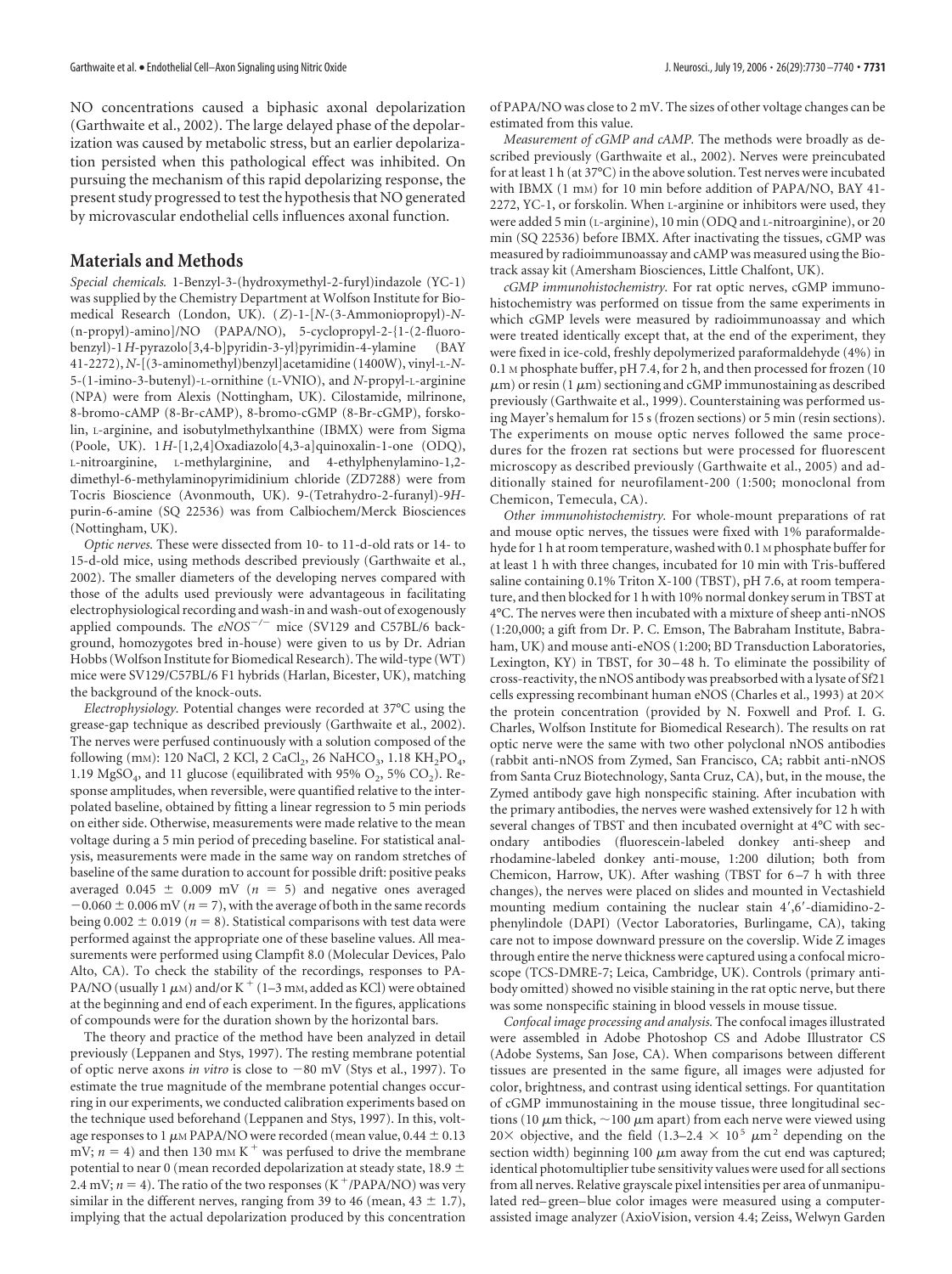

Figure 1. Depolarizing action of exogenous and endogenous NO on rat optic nerve. *a*, Concentration–response curve for PAPA/NO-induced depolarization (filled circles;  $n = 3-20$ ). Inhibition of the responses to 1 and 10  $\mu$ M PAPA/NO by 3  $\mu$ M ODQ are also illustrated (filled squares;  $n = 3-4$ ). Insets are typical responses to 1 and 3  $\mu$ M PAPA/NO applied for the duration shown by the bars. b, Hyperpolarizing effect of L-nitroarginine (L-NNA). c, Depolarizing effect of L-arginine (L-Arg). d, Inhibition of L-arginine-induced depolarization by L-nitroarginine. e, Repeatable hyperpolarizations on perfusion of L-methylarginine (L-MeArg). *f*, L-Arginine overcomes hyperpolarization by L-methylarginine. *g*, D-Arginine fails to affect L-methylarginine-induced hyperpolarization. *h*, Summary data for experiments illustrated in  $b-g$  and, for ODQ, in Figure 3b ( $n=3-9; *p< 0.03$  and  $**p< 0.0002$  vs the baseline;  $^+p< 0.02$  vs L-methylarginine control). Calibration bars are all as in *g*.

City, UK). The mean fluorescence values of the sections from each nerve were pooled after subtraction of the mean background value obtained from control sections to give a single *n* value.

*Western blotting.* For NO synthase detection, published methods were followed (Charles et al., 1993). Tissues (optic nerve or cerebellum) were prepared by freezing on dry ice/isopentane and were stored at  $-80^{\circ}$ C until use; they were then ground to powder at  $-70^{\circ}$ C, suspended in homogenization buffer containing 20 mm HEPES, 1 mm EDTA, 0.2 m sucrose, 5 mm DTT, and protease inhibitor cocktail. The eNOS standard was a lysate of Sf21 cells expressing the protein (see above). For hyperpolarization-activated, cyclic nucleotide-gated (HCN) channel detection, membrane fractions from optic nerve and cerebellum were prepared as described previously (Muller et al., 2003). The NOS antibodies were as above (at the same dilutions), and, for HCN channels, rabbit anti-rat antibodies were used (HCN-1 at 1:500, HCN-2 at 1:600, HCN-3 at 1:600, and HCN-4 at 1:400; all from Alomone Labs, Jerusalem, Israel).

*Statistics.* Data are presented as means  $\pm$  SEM; significance was analyzed using Student's*t* test or Dunnett's test for multiple comparisons, as appropriate.

## **Results**

#### **Depolarizing action of exogenous and endogenous NO**

Because direct recording from the thin, myelinated optic nerve axons is not feasible, we used a standard extracellular gap technique for monitoring membrane potential changes in isolated optic nerves (Stys et al., 1993; Garthwaite et al., 2002). The technique has the advantages of providing sensitive, stable, noninvasive recording over many hours, all of which were essential for the experiments. Exposure of rat isolated optic nerves to the NONOate PAPA/NO gave rise to concentration-dependent depolarizations, peaking after 1–3 min and reversing on washing out the donor (Fig. 1*a*). The maximally active PAPA/NO concentration was  $3 \mu$ M, which is much lower than that evoking pathological depolarization of optic nerve axons (1 mm) (Garthwaite et al., 2002). Accordingly, the NO-evoked depolarization  $(1 \mu M PAPA/$ 

NO) was unaffected by the sodium channel blocker tetrodotoxin  $(0.40 \pm 0.02$  and  $0.35 \pm 0.03$  mV in the absence and presence of 200 nm tetrodotoxin, respectively;  $n = 3$ ), which inhibits the pathological NO response (Garthwaite et al., 2002). Calibration of the response to 1  $\mu$ M PAPA/NO suggests a true depolarization of  $\sim$ 2 mV (see Materials and Methods).

NO synthase inhibitors were used to determine whether there was any endogenous NO acting similarly. L-Nitroarginine (100  $\mu$ <sub>M</sub>) caused a hyperpolarization (Fig. 1*b*,*d*,*h*), as did another inhibitor, L-methylarginine (100  $\mu$ M) (Fig. 1*e–h*), results that are consistent with loss of a tonic NO-mediated depolarization. Conversely, the NO synthase substrate L-arginine (100  $\mu$ M) produced a sustained depolarization (Fig. 1*c*,*h*) that could be eliminated by L-nitroarginine (Fig. 1*d*,*h*), indicating that L-arginine produces its effect by enhancing NO synthase activity. L-Methylarginine, being a reversible NO synthase inhibitor, could evoke hyperpolarizations repeatedly (Fig. 1*e*), and these responses were reversed by L-arginine (against which the inhibitor competes) but not by its inactive enantiomer D-arginine (Fig. 1*f– h*). The amplitudes of the hyperpolarizations seen after inhibiting NO synthase relative to the maximum response to exogenous NO (Fig. 1*a*) suggest that NO influences the axonal membrane potential over a range of  $\sim$  6 mV (see Materials and Methods).

#### **Sources of endogenous NO**

The foregoing results indicate that there is an endogenous source of NO that tonically depolarizes optic nerve axons. Immunoblotting showed that both nNOS and eNOS were present in the optic nerve (Fig. 2*c*,*d*). By immunocytochemistry, the only detectable staining for nNOS was in larger blood vessels on the surface of the nerve (Fig. 2*a*,*b*), whereas eNOS was found in all the vascular elements, most notably in the network of capillaries permeating the tissue (Fig. 2*a*). No eNOS staining was present in glial cells or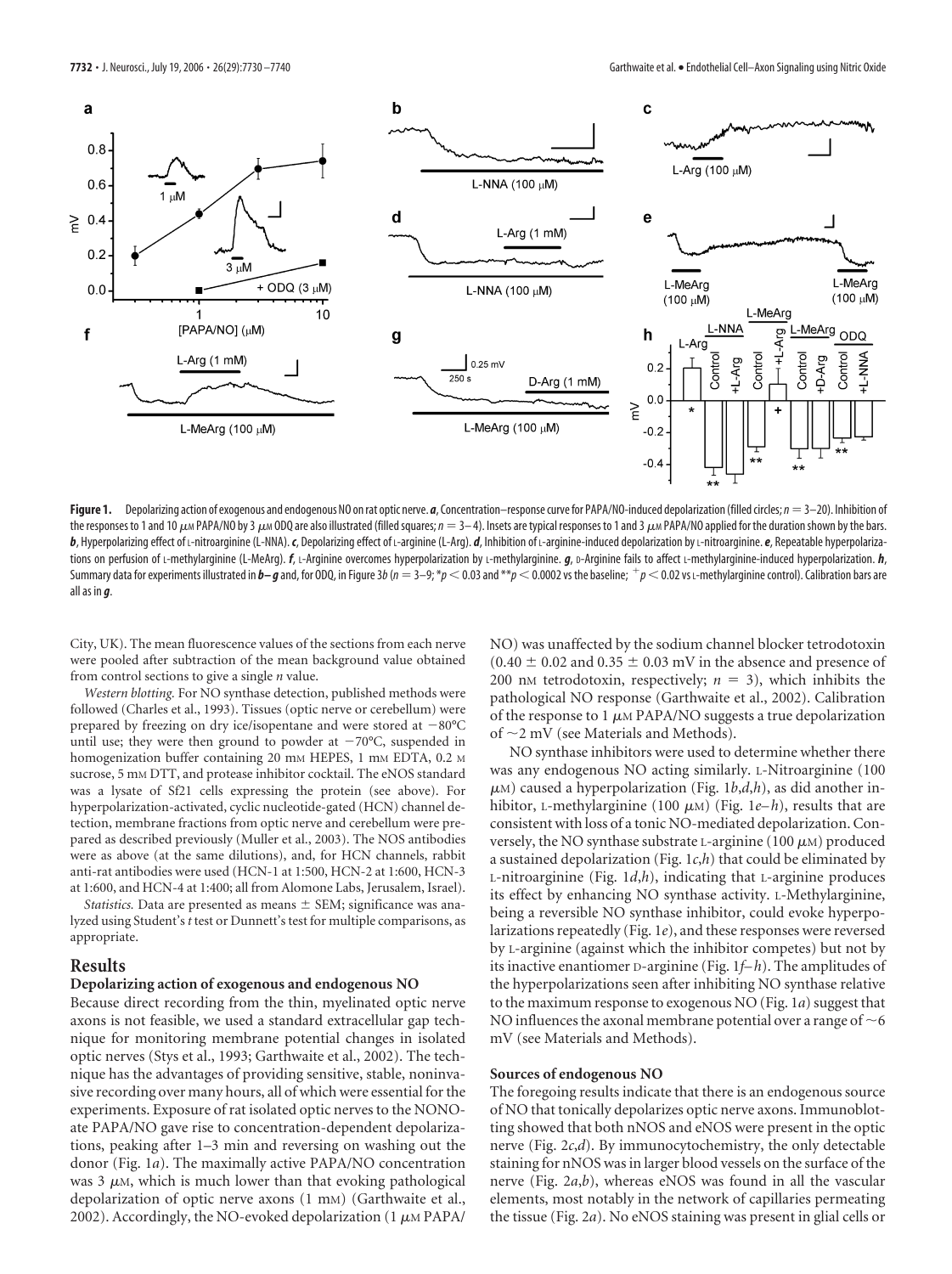



Figure 2. NO synthase isoform expression in rat optic nerve. *a*, Confocal microscopic images of eNOS (red) and nNOS (green) staining in whole-mount preparation, with the merged image shown underneath. The shape of the specimen is indicated with broken lines in the top image, the ellipse being the cut end; this shows that eNOS, but not nNOS, is located within the nerve. *b*,

axons. In the larger superficial vessels, nNOS and eNOS were frequently colocalized in endothelial cells (Fig. 2*b*), conforming to observations made on pial blood vessels (Seidel et al., 1997). As before with normal rat optic nerves incubated *in vitro* (Garthwaite et al., 2005), no inducible NO synthase (iNOS) could be detected (data not illustrated).

#### **Role of cGMP**

ODQ (3-10  $\mu$ M), the standard blocker of GC-coupled NO receptors (Garthwaite et al., 1995), caused a hyperpolarization (Figs. 1*h*, 3*a*,*b*), implying tonic NO receptor activity. In the presence of ODQ, the depolarization produced by PAPA/NO was inhibited (Figs. 1*a*, 3*a*), as was the hyperpolarizing effect of L-nitroarginine (Figs. 1*h*, 3*b*), suggesting that NO acts via GC-coupled receptors and subsequent cGMP formation. In support of this conclusion, the cGMP analog 8-Br-cGMP (0.1–1 mM) elicited concentrationdependent depolarizations (Fig. 3*c*) of a similar amplitude and time course to those produced by PAPA/NO (see below). As an additional test, we used the compounds BAY 41-2272 (1  $\mu$ M) and YC-1 (60  $\mu$ M), which, by reducing the rate at which NO dissociates from its receptors, potentiate NO-evoked GC activity (Friebe and Koesling, 1998; Koglin et al., 2002). Both compounds caused depolarizing responses that were slow to recover (Fig. 3*d*,*e*), particularly with YC-1. A slow recovery is expected from the mode of action of these compounds accentuated, in the case of YC-1, by concomitant phosphodiesterase inhibition (Galle et al., 1999). Depolarizations by the two agents were inhibited by 100  $\mu$ M L-nitroarginine (Fig. 3*d–f*), indicating dependence on endogenous NO. ODQ was also inhibitory when tested against the response to YC-1 (Fig. 3*f*), signifying mediation by GC-coupled NO receptors.

In parallel direct measurements performed in the presence of the nonspecific phosphodiesterase inhibitor IBMX, cGMP was elevated by L-arginine and reduced by L-nitroarginine or ODQ (Fig. 3*h*). In addition, PAPA/NO, at concentrations that depolarized the optic nerve, elevated cGMP levels and did so in an ODQsensitive manner (Fig. 3g). The EC<sub>50</sub> of PAPA/NO for generating cGMP was shifted to the right (8  $\mu$ M) compared with its EC<sub>50</sub> for depolarization (0.6  $\mu$ M). The sensitizers of GC-coupled NO receptors BAY 41-2272 and YC-1, at concentrations giving similar depolarization amplitudes to that induced by PAPA/NO  $(1 \mu M)$ , gave similar cGMP responses (Fig. 3*g*,*h*), and these responses were inhibited by L-nitroarginine or ODQ (Fig. 3*h*). All of these results show that there is ongoing NO formation within the nerve and that endogenous and exogenous NO both act through GCcoupled receptors and subsequent cGMP accumulation to exert their depolarizing action.

cGMP immunocytochemistry provides a powerful method for locating the sites in which GC is active (de Vente et al., 1998). Basal cGMP in the optic nerve is too low to be detected with this technique, but agents such as BAY 41-2272 can be used to amplify the ongoing GC activity (attributable to endogenous NO) into the range at which the resulting cGMP can be visualized. In agreement with previous findings (Garthwaite et al., 1999), a maximally effective concentration of PAPA/NO (30  $\mu$ M) produced

 $\leftarrow$ 

Merged image of eNOS (red) and nNOS (green) showing colocation in endothelial cells. The images (*a*, *b*) are representative of 12 nerves examined. *c*, *d*, Immunoblots for eNOS (*c*) and nNOS (d) in extracts of rat cerebellum (Cblm) and optic nerve (RON); the eNOS control (left lanes) was from lysates of Sf21 cells expressing recombinant human eNOS. Arrowheads in *c* and *d* correspond to molecular weights of 133 and 161 kDa, respectively. The blots are representative of five performed. Scale bar (in  $\boldsymbol{a}$ ):  $\boldsymbol{a}$ , 200  $\mu$ m;  $\boldsymbol{b}$ , 70  $\mu$ m.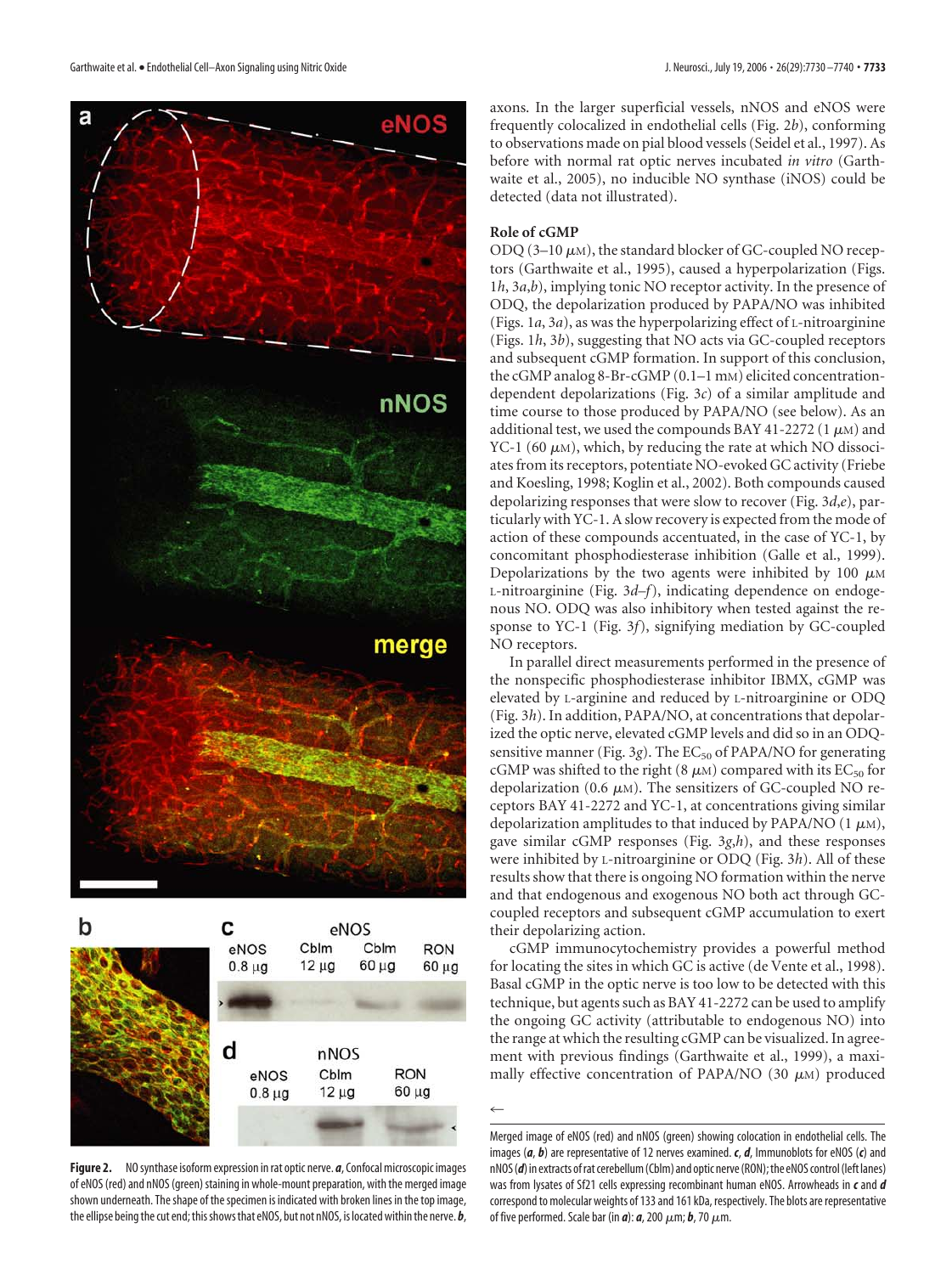intense cGMP immunostaining in axons but no staining of glial cells (Fig. 4*a*). The failure to observe glial cGMP staining in response to NO is not attributable to some technical problem because the method readily detects cGMP in optic nerve oligodendrocytes in response to agonists for membrane-bound GC-coupled atriopeptin receptors (G. Garthwaite, unpublished observation). In the presence of BAY 41- 2272 (1  $\mu$ M), robust cGMP staining was observed throughout the nerve, and, as with exogenous NO, the staining was localized to axons (Fig. 4*b*). The cGMP immunostaining caused by exposure to BAY 41-2272 was abolished by L-nitroarginine (Fig. 4*c*), confirming that it was attributable to endogenous NO. Quantitative analysis of cGMP in these experiments is given in Figure 3*h*.

#### **Role of HCN channels**

Among a number of possible cGMP transduction pathways engaged in axons, we chose to examine the role of HCN channels because they are present on optic nerve axons (Eng et al., 1990) and can be modulated by direct binding of cGMP or cAMP (Ludwig et al., 1998; Zagotta et al., 2003). HCN channels are activated at hyperpolarized membrane potentials and

produce an inward (depolarizing) current; cyclic nucleotides shift the activation curve to the right by 5–25 mV depending on the channel composition, thereby generating depolarizing current at more positive voltages.

Immunoblotting showed that optic nerves express all four known HCN channel subunits (Fig. 5*a*), two of which (HCN-2 and HCN-4) confer high cyclic nucleotide-modulation of channel assemblies (Robinson and Siegelbaum, 2003). HCN channels can be blocked by Cs<sup>+</sup> and by the organic inhibitor ZD7288. Cs<sup>+</sup> (2–5 mM) was problematic in that it initially caused a hyperpolarization (0.60  $\pm$  0.06 mV; *n* = 4), as expected for a block of HCN channels, but this rapidly reverted to a stable depolarization  $(0.8 \pm 0.1 \text{ mV}$  relative to baseline;  $n = 4$ ), presumably attributable to block of potassium channels (Ghamari-Langroudi and Bourque, 2001). In concentrations selectively blocking HCN channels (Chevaleyre and Castillo, 2002), ZD7288 (1-10  $\mu$ M) caused a sustained hyperpolarization and inhibited the depolarizing response to PAPA/NO or 8-Br-cGMP (Fig. 5*b*,*e*) to an extent similar to that seen in other preparations (Gasparini and DiFrancesco, 1997). The inhibition was unlikely to be attributable to the hyperpolarization itself because, as reported previously (Stys et al., 1993; Garthwaite et al., 2002), tetrodotoxin (1  $\mu$ M) caused a hyperpolarization that was of similar amplitude  $(1.2 \pm 0.05 \text{ vs } 1.4 \pm 0.08 \text{ mV with ZD7288}; n = 4)$  but did not affect the response to PAPA/NO (see above). The cAMP analog 8-Br-cAMP (100-300  $\mu$ M) depolarized the nerve similarly to the cGMP derivative (Fig. 5*c*) and was of similar potency (Fig. 3*c*). The adenylyl cyclase activator forskolin (100 nM) also generated a depolarization that was inhibited by ZD7288, as was the depolarization elicited by 8-Br-cAMP (Fig. 5*c– e*). These results all indicate that HCN channels sensitive to cyclic nucleotides are responsible for the NO-induced depolarization.



**Figure 3.** Role of cGMP in depolarizing effect of NO in rat optic nerve. *a*, Block of PAPA/NO-induced depolarization by ODQ. Summary data for this experiment are given in Figure 1*a*. *b*, ODQ produces a hyperpolarization and inhibits the hyperpolarizing action of L-nitroarginine (L-NNA; summary data for this experiment are given in Fig. 1h). *c*, Concentration-dependent depolarization by 8-Br-cAMP (squares;*n* 3– 4) and 8-Br-cGMP (circles;*n* 3–5). *d*,*e*, Depolarizations by BAY 41-2272 (BAY) and YC-1 and their inhibition by L-nitroarginine (L-NNA). Calibration in *d* applies to all traces. *f*, Summary data for experiments shown in *d* and  $e$  ( $n=3-6;$   $*p< 0.02,$   $**p< 0.01,$   $^{\dagger}p< 0.03$  by two-tailed  $t$  test compared with controls).  $g$ , Concentration– cGMP response curve for PAPA/NO in the absence (filled circles;  $n = 5-10$ ) and presence (open circles;  $n = 3-5$ ) of ODQ.  $h$ , L-Arginine, BAY 41-2272, and YC-1 enhance cGMP levels in the presence of the phosphodiesterase inhibitor IBMX and the inhibition by L-nitroarginine and ODQ (*n* 3– 6; \**p* 0.05, \*\**p* 0.01 vs IBMX control, Dunnett's test; † *p* 0.001 vs BAY 41-2272 or YC-1 controls, *t* test).

cAMP is often considered the preferred agonist for HCN channels (Ludwig et al., 1998; Zagotta et al., 2003). Consequently, measurements were performed to investigate possible crosstalk between cGMP and cAMP (Table 1). Forskolin (100 nm) raised optic nerve cAMP levels without affecting cGMP, and, conversely, PAPA/NO (1 or 10  $\mu$ M) elevated cGMP without affecting cAMP. In addition, L-nitroarginine and ODQ reduced cGMP levels without changing the levels of cAMP. These results, which were obtained in the presence of the general phosphodiesterase inhibitor IBMX (1 mM), suggest that NO does not indirectly cause activation of adenylyl cyclase (or forskolin GC). To further investigate a possible role of adenylyl cyclase, we attempted to reduce its activity using the alleged inhibitor SQ 22536. At concentrations of 100 or 300  $\mu$ M, however, SQ 22536 failed to reduce forskolin-evoked cAMP accumulation significantly, suggesting that it is of little use as an adenylyl cyclase inhibitor in the optic nerve. One way that cGMP could raise cAMP is by acting on phosphodiesterase-3, a cGMP-inhibited, cAMP phosphodiesterase. However, in contrast to the marked effect of IBMX, two different inhibitors of this enzyme (cilostamide and milrinone) did not affect forskolin-stimulated cAMP levels, indicating that inhibition of phosphodiesterase 3 (if present) is not capable of elevating cAMP levels in the optic nerve (Table 1). The results indicate that the levels of cGMP and cAMP vary independently.

## **Studies in eNOS knock-out mice**

The results obtained using rat optic nerves suggest that eNOS in the microvasculature generates the tonic levels of NO that act on the axons, because this was the only source of NO found in the vicinity. However, a participation of nNOS, either in the surface blood vessel endothelium or below detection limits elsewhere, could not be excluded. To identify the active NO synthase iso-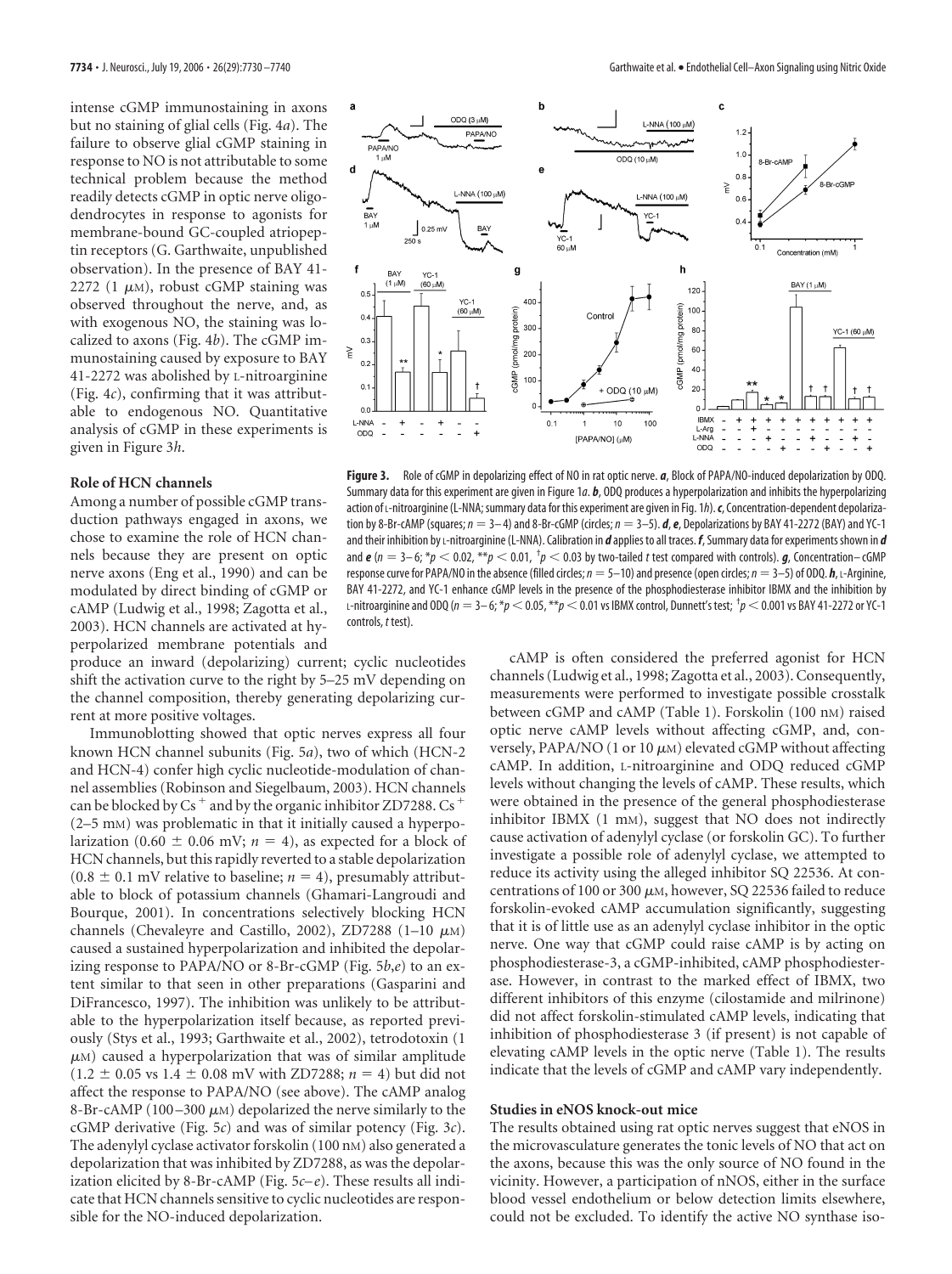

**Figure 4.** Immunostaining for cGMP in rat optic nerve.  $a$ , The nerve was exposed to 30  $\mu$ MM PAPA/NO (5 min) before being fixed and processed for cGMP immunocytochemistry, resulting in selective staining of axons (brown); glial cells were unstained. The image is representative of four nerves examined in this way (resin sections). *b*, *c,* cGMP immunocytochemistry on frozen sections of nerves exposed to BAY 41-2272 (1  $\mu$ m) in the absence (**b**) and presence (**c**) of 100  $\mu$ m  $L$ -nitroarginine (L-NNA) ( $n=3$  for each condition). Examples of rows of glial cells are indicated in  $a - c$  by arrows. Scale bar (in *c*):  $a$ , 81  $\mu$ m;  $b$ ,  $c$ , 13  $\mu$ m.

form more rigorously, experiments were performed using mice with or without the eNOS gene. In optic nerves from WT mice, as in the rat, eNOS immunostaining was found only in endothelial cells, but, in contrast to the rat, no specific nNOS staining was apparent (Fig. 6*a*,*b*). This was not attributable to a species-related problem with the antibody because normal nNOS immunostaining was observed in mouse brain in the same experiments (result not illustrated). In the eNOS knock-out (*eNOS*-*/*-) mouse optic nerves, specific eNOS immunostaining was lost and nNOS staining remained undetectable (Fig. 6*c*,*d*), despite nNOS staining in *eNOS*-*/*- mouse brain being easily observed (result not illustrated). Just as in the rat, exposure to PAPA/NO (30  $\mu$ M) caused cGMP to rise in the axons, and this response was similar in nerves from WT and *eNOS*-*/*- mice (Fig. 6*e*,*g*,*n*), showing preservation of the downstream NO signaling pathway regardless of the presence of eNOS. Importantly, however, cGMP accumulation in axons in response to BAY 41-2272 (which depends on endogenous NO) was present in WT mice but absent in *eNOS*-*/*- mice (Fig. 6*f*,*h*,*n*).

Corroborative findings were obtained in electrophysiological

experiments. PAPA/NO  $(1 \mu M)$  elicited a depolarizing response from WT mouse optic nerves, and the HCN channel blocker ZD7288 caused a hyperpolarization and block of the response to PAPA/NO, as found in the rat (Fig. 6*j*,*m*). Optic nerves from *eNOS*-*/*- mice exhibited similar properties (Fig. 6*l*,*m*). The amplitude of the PAPA/NO response in the *eNOS*-*/*- tissue did not differ significantly from that in WT nerves (Fig. 6*m*), nor did the amplitude of the ZD7288-induced hyperpolarization (0.89  $\pm$ 0.14 and  $0.84 \pm 0.21$  mV, respectively;  $n = 3$ ), suggesting that the resting membrane potential in the mutants is not grossly different. Inhibition of endogenous NO synthesis with L-nitroarginine gave the usual hyperpolarization in WT optic nerves, although it had no effect in *eNOS*-*/*- optic nerves (Fig. 6*k–m*), signifying a lack of tonic NO.

## **Effect of bradykinin, an eNOS stimulator, in rat optic nerve**

If NO derived from eNOS in endothelial cells signals tonically to axons, agonists that increase eNOS activity should elicit a depolarizing response through HCN channels and a corresponding increase in cGMP. The classical stimulator of endothelial cell NO production is bradykinin acting on  $B_2$  receptors, which exist in a complex with eNOS (Ju et al., 1998). As predicted, perfusion of bradykinin (300 nM) induced reproducible depolarizations peaking after 2–3 min and reversing on washing (Fig. 7). L-Nitroarginine (100  $\mu$ M), ODQ (10  $\mu$ M), the B<sub>2</sub> antagonist HOE-140 (1  $\mu$ M), and ZD7288 (10  $\mu$ M) all inhibited the bradykinin-evoked depolarization (Fig. 7*a– e*), showing that bradykinin is acting through  $B_2$  receptors, NO synthase, cGMP formation, and HCN channels. In harmony with these findings, biochemical measurements showed that bradykinin increased the level of cGMP and that this response was inhibited by ODQ, L-nitroarginine, and HOE-140 (Fig. 7*f*). There was no effect of HOE-140 on the basal level of cGMP, although, as usual (Fig. 3*h*), it was reduced by L-nitroarginine (Fig. 7*f*). This, together with a lack of effect of HOE-140 on the membrane potential (Fig. 7*c*) indicates that bradykinin does not contribute to the tonic NO release in rat optic nerves, despite it being a good stimulator of NO generation therein.

# **Possible involvement of other NO synthase isoforms in rat optic nerve**

The clear-cut results from WT and *eNOS*-*/*- mouse optic nerves, together with the more circumstantial evidence from the rat tissue, strongly point to eNOS being responsible for the tonic NO formation. For testing an involvement of nNOS specifically, *nNOS*-*/*- mice are problematic because of compensation by surviving enzymatically active splice variants (Eliasson et al., 1997). Instead, a pharmacological approach was adopted using rat optic nerves. In enzymatic studies, three NO synthase inhibitors, namely 1400W, L-VNIO, and NPA display good selectivity for nNOS over eNOS (Erdal et al., 2005). One of the compounds (1400W) also more potently blocks iNOS. In tissue studies performed in this laboratory, 1  $\mu$ M 1400W, 0.1  $\mu$ M L-VNIO, and 1  $\mu$ M NPA all inhibited NMDA-stimulated cGMP accumulation in rat hippocampal slices by 80 –90%, a response that is mediated by nNOS, but did not significantly affect acetylcholine-induced cGMP accumulation in strips of rat aorta, which is mediated by eNOS (Hopper, 2005). Being demonstrably selective in our hands, these concentrations were used in the present experiments. None of the inhibitors caused a significant hyperpolarization of the rat optic nerve, whereas the nonselective NO synthase inhibitor L-nitroarginine acted as normal in the same experiments (Fig. 7*g*,*h*). In addition, unlike L-nitroarginine (Fig. 7*a*,*e*),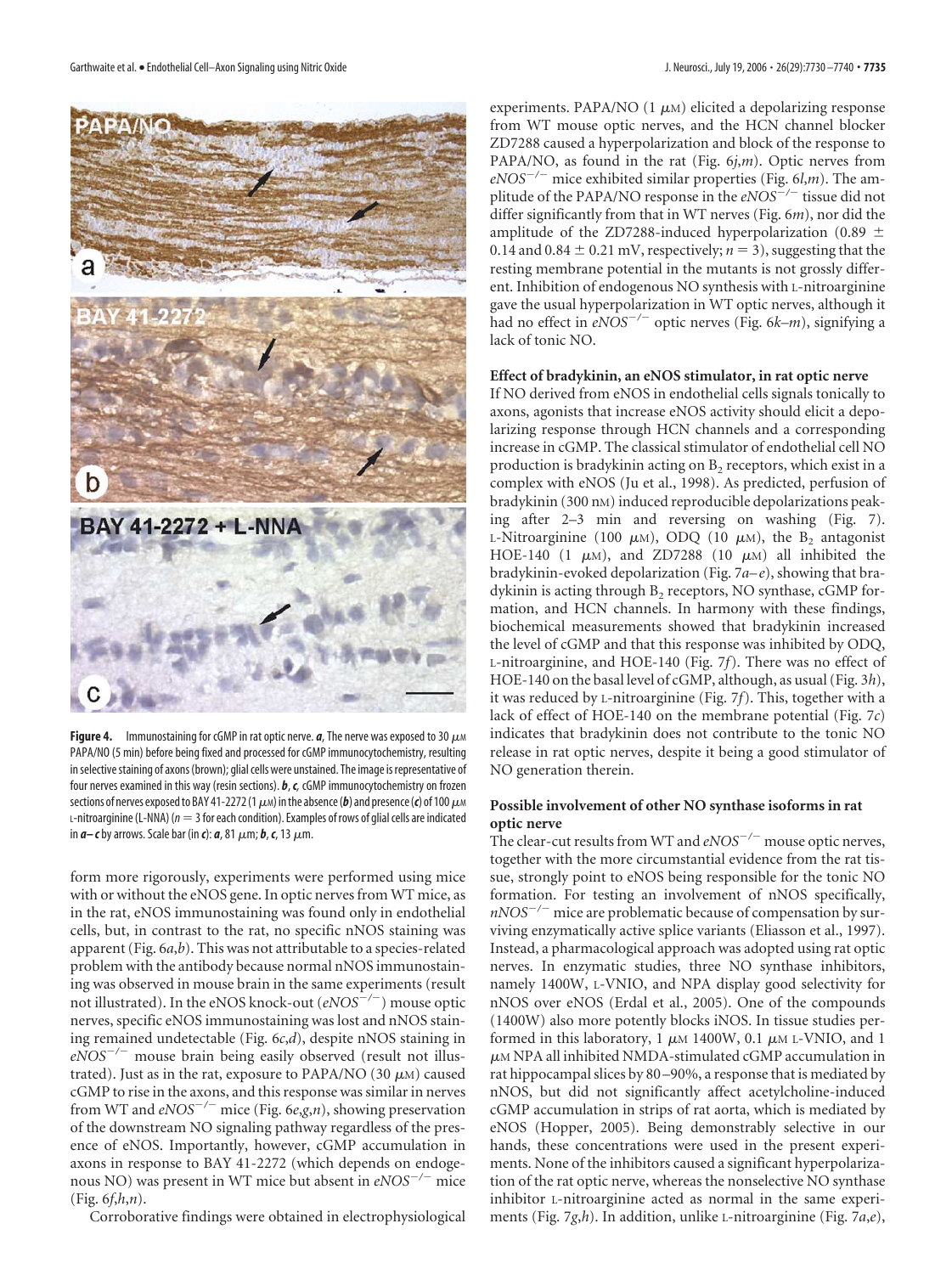

**Figure 5.** Role of HCN channels in NO-induced depolarization of rat optic nerve. *a*, Immunoblot for HCN channels (isoforms 1– 4) in rat optic nerve (RON) compared with rat cerebellum (Cblm). Except for HCN-3, the blots show doublets of the indicated molecular weights, signifying glycosylated and nonglycosylated channel protein. Results are representative of two to three separate tissue preparations. *b– d*, ZD7288 causes a hyperpolarization and inhibits the depolarizing effect of PAPA/NO and 8-Br-cGMP(*b*), 8-Br-cAMP(*c*), andforskolin(*d*). Calibration in *d* applies to all traces. *e*, Summary data for the above experiments ( $n = 3-7$ ; \* $p = 0.004$ ,  $A^{**}p = 0.002$ ,  $^{\dagger}p < 0.01$  vs respective controls).

|                                         | cGMP                     | cAMP                      |
|-----------------------------------------|--------------------------|---------------------------|
| <b>Treatment</b>                        | (pmol/mg protein)        | (pmol/mg protein)         |
| Basal                                   | $4.0 \pm 0.5$ (n = 6)    | $6 \pm 1 (n = 6)$         |
| Control; IBMX (1 mм)                    | $10 \pm 0.5$ (n = 13)*   | $39 \pm 2 (n = 17)^{*}$   |
| I-NNA (100 $\mu$ m) + IBMX              | $5 \pm 1 (n = 5)$ **     | $45 \pm 3 (n = 5)$        |
| ODQ (10 $\mu$ m) + IBMX                 | $6 \pm 1 (n = 7)$ **     | $45 \pm 2 (n = 5)$        |
| $PAPA/NO (10 \ \mu m) + IBMX$           | $246 \pm 37 (n = 9)$ *** | $44 \pm 3 (n = 9)$        |
| $PAPA/NO (1 \mu M) + IBMX$              | $91 \pm 10 (n = 20)$ *** | $45 \pm 3 (n = 20)$       |
| Forskolin (100 nm) + IBMX               | $8 \pm 2 (n = 4)$        | $100 \pm 7 (n = 6)$ **    |
| $+$ SQ 22536 (100 $\mu$ m)              |                          | $129 \pm 4 (n = 3)$       |
| $+$ SQ 22536 (300 $\mu$ m)              |                          | $74 \pm 7 (n = 3)$        |
| Forskolin (100 nм)                      |                          | $10 \pm 1 (n = 9)$        |
| $+$ IBMX (1 m <sub>M</sub> )            |                          | $108 \pm 9 (n = 11)$ **** |
| + cilostamide (100 $\mu$ <sub>M</sub> ) |                          | $12 \pm 4 (n = 3)$        |
| + milrinone (10 $\mu$ M)                |                          | $15 \pm 6 (n = 3)$        |

 $*p < 0.001$  versus basal;  $**p < 0.003$  and  $***p < 0.001$  versus IBMX controls;  $***p < 0.001$  versus forskolin control; all others are not significantly different from their respective controls.

the selective nNOS/iNOS inhibitors failed to affect the depolarizing response to bradykinin (Fig. 7*g*,*h*). These results indicate that nNOS and iNOS do not contribute measurably to the tonic level of NO in the optic nerve nor to the elevation in NO brought about by bradykinin.

## **Discussion**

We have provided evidence that microvascular endothelial cells can provide both tonic and phasic physiological signals to axons using NO derived from eNOS and that, in optic nerve, the message is transduced in the axons by cGMP and HCN channels, resulting in depolarization.

The majority of our studies used both electrophysiological recording to chart the NO-evoked changes in nerve function and direct measurement and localization of NO-evoked cGMP accumulation. The cGMP measurements constitute important tests of the role of this second messenger in NO signaling and also provide the most sensitive method available for monitoring changes in endogenous NO levels. All approaches gave coherent results. To summarize, the main evidence that eNOS generates the operative NO includes the presence and localization of the enzyme, the pharmacological properties of tonic NO release, the stimulation of NO release by bradykinin with the correct characteristics, and the absence of a detectable NO signal in eNOS knock-out mouse optic nerve. The latter result also argues strongly against a participation of other NO synthase isoforms, with additional evidence being their apparent absence (iNOS in rat optic nerve; nNOS in mouse optic nerve), unsuitable location (nNOS in rat optic nerve), and the lack of effect of inhibitors acting selectively on these isoforms. The only place in which eNOS was found was in blood vessels, which accords with the current view that eNOS mRNA and protein in the brain are confined to endothelial cells (Stanarius et al., 1997; Blackshaw et al., 2003; Chan et al., 2004).

It is well known from work on large blood vessels that eNOS in the vascular endothelium generates NO tonically and in concentrations sufficient to raise the level of cGMP in adjacent smooth muscle, causing relaxation (Martin et al., 1985; Gold et al., 1990). Although a  $Ca<sup>2+</sup>$ -dependent enzyme, eNOS is subject to additional regulation through multiple phosphorylation sites, the tonic activity being mainly attributable to phosphorylation by the protein kinase Akt, downstream of the phosphatidylinositol 3-kinase signaling pathway. Akt-mediated phosphorylation has the effect of stimulating eNOS activity 15- to 20-fold at resting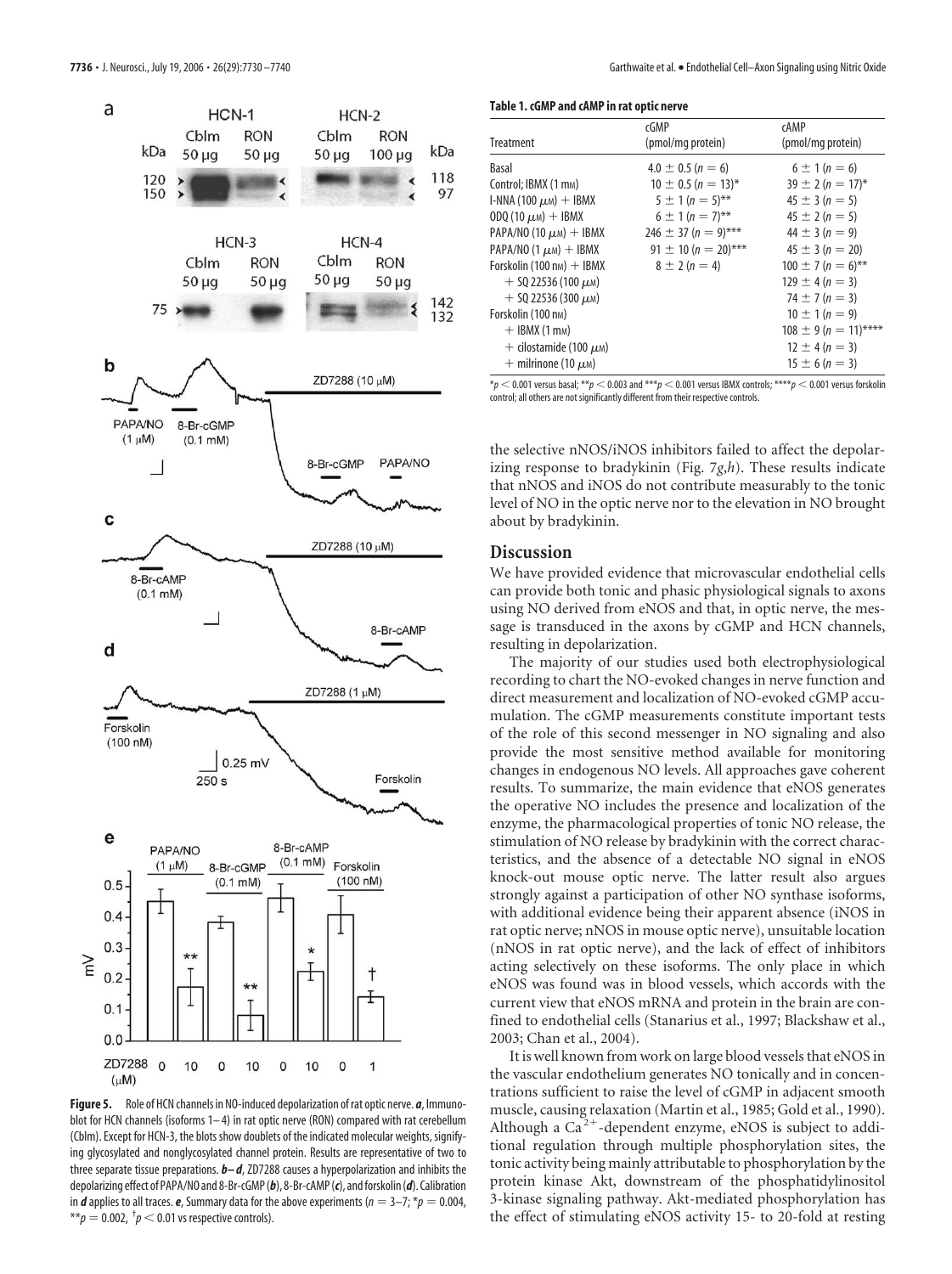

Figure 6. Loss of tonic NO and of the associated depolarization in optic nerves from eNOS knock-out (*eNOS*  $^{-/-}$  ) mice.  $a$  – d, Confocal images of whole-mount preparations from WT (a, b) and eNOS knock-out (c, d) mice immunostained for eNOS (a, b) and nNOS (b, d). e-h, Optic nerves from wild-type (e, f) and eNOS knock-out (g, h) mice incubated for 5 min with 30  $\mu$ M PAPA/NO (e, g) or BAY 41–2272 (*f, h*; 1 and 3 μ<sub>M</sub>, respectively). Frozen sections were costained for neurofilament-200 (red), GMP (green), and the nuclear stain DAPI (blue), and the images were merged. *a*–*h* are representative of three to five nerves examined in each condition. Scale bar (in *d*): *a*– *d*, 100 μm; *e– h*, 25 μm. *i*, *k*, Hyperpolarization by ι-nitroarginine (L-NNA) in wild-type mouse optic nerves (i) and lack thereof in eNOS knock-outs (k). j, I, Depolarization by PAPA/NO and its inhibition by ZD7288 in wild-type (j) and eNOS knock-out (I) mouse optic nerve. Calibration in I applies to all traces. *m*, Summary data for the above experiments (*i–l*;  $n = 3-7$ ;  $p = 0.03$  vs controls;  $+p = 0.001$  vs baseline). *n*, Quantitation of cGMP immunostaining in wild-type and eNOS knock-out nerves in response to PAPA/NO (30  $\mu$ m) and BAY 41-2272 (BAY; 1  $\mu$ m in WT, 3  $\mu$ m in eNOS knock-outs). \* $p = 0.0003$  versus wild-type response ( $n = 3$ ).

levels of cytosolic Ca<sup>2+</sup> (Fulton et al., 2001). By far, the majority of endothelial cells reside in capillaries, which also release active concentrations of NO tonically (Mitchell and Tyml, 1996). In preliminary experiments, we found that the tonic level of NO in rat optic nerve (using cGMP as a readout) is substantially reduced by inhibitors of phosphatidylinositol 3-kinase (wortmannin and LY294002 [2-(4-morpholinyl)-8-phenyl-1(4*H*)-benzopyran-4 one)]), consistent with the established mechanism for tonic eNOS activity in endothelial cells also being the one functioning in optic nerve.

NO release from the geometrical arrangement of capillaries in a tissue is well suited to the generation of a global level of NO in the parenchyma (Tsoukias and Popel, 2003), in much the same way that capillaries provide the parenchyma with a relatively uniform concentration of oxygen. Of course, erythrocytes in the blood will inactivate endothelium-derived NO, but they do not do so sufficiently rapidly *in vivo* to prevent the NO acting on circulating leukocytes (Kubes et al., 1991) or on underlying vascular smooth muscle (Vallance et al., 1989) and so should not prevent NO accessing brain parenchyma in biologically active concentrations either.

Throughout the brain, nerve fibers are prominent sites of NOevoked cGMP accumulation (de Vente et al., 1998). Various effects of NO on neurotransmitter release (Prast and Philippu, 2001) and other aspects of axon function (Ernst et al., 2000) have been described, but the underlying mechanisms remain essentially obscure. Our results provide evidence that endogenous NO can (via cGMP) influence the axonal membrane potential. It is already established that NO contributes to long-term changes in synaptic function in many different brain areas, but it is rare to observe acute electrical responses (Garthwaite and Boulton, 1995). However, no investigations of responses of axons appear to have been performed previously, except in relation to the pathological effects of high exogenous NO concentrations (Garthwaite et al., 2002).

Controlled biophysical investigation of the mechanism of action of the NO– cGMP pathway on ion channels in optic nerve axons cannot presently be performed because they are too small and are ensheathed with myelin. Although advantageous for the long-term, noninvasive recordings reported here, the electrophysiological technique we used, being extracellular, has clear limitations for investigating ionic mechanisms in depth. Although not central to the main conclusion (concerning endothelial cell–axon signaling), the results indicate that the NO-induced cGMP elevation in axons stimulates HCN channels to elicit membrane potential changes.

HCN channels are not generally regarded as targets for NO– cGMP signaling, mainly because cAMP appears to be  $\sim$  10-fold more potent an agonist for the channels than cGMP ( $\sim$ 1 vs  $\sim$ 10  $\mu$ M) (Ludwig et al., 1998; Zagotta et al., 2003). In several cell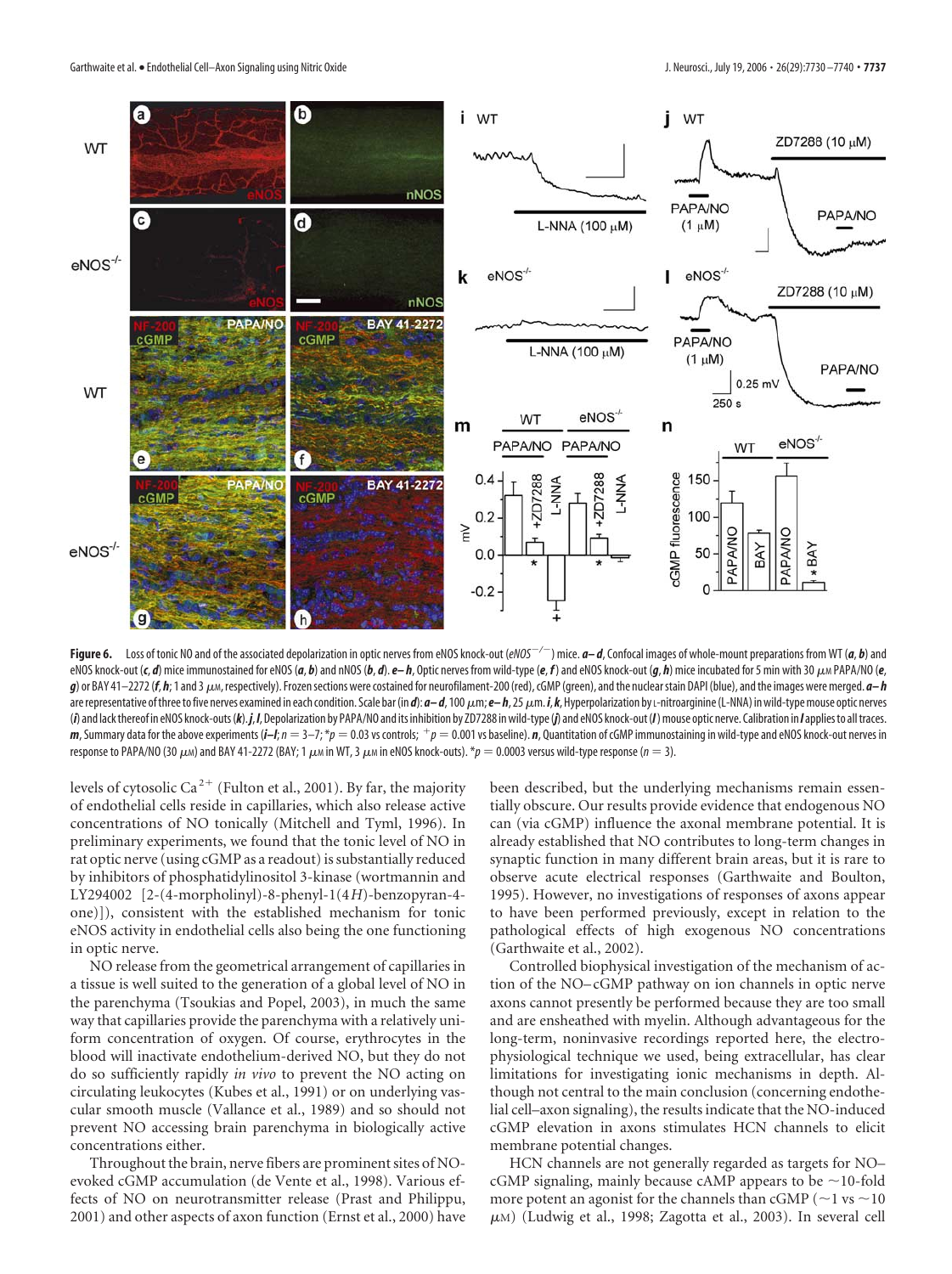types, however, cGMP can rise to very high levels on exposure to NO, in some cases approaching 1 mM (Garthwaite, 2005), which is more than adequate to saturate the cyclic nucleotide binding site on HCN channels. This situation appears to apply here because the depolarizing effect of PAPA/NO was maximal at concentrations that produced less than half the maximal rise in cGMP (compare Figs. 1*a*, 3*g*). There are also precedents for NO and/or cGMP activating HCN channels in neurons (Pape and Mager, 1992; Ingram and Williams, 1996; Abudara et al., 2002; Pose et al., 2003; Kim et al., 2005), and the scope of NO for altering the membrane potential in optic nerve axons (estimated to be 6 mV) is very similar to the values reported in these previous studies. The similar depolarizing potencies of 8-Br-cAMP and 8-Br-cGMP in optic nerve, as also reported for sensory neurons (Ingram and Williams, 1996), indicates that the native channels may be relatively nondiscriminatory. Their molecular composition in optic nerve axons (as elsewhere) is not known, but HCN2 channels are present on the axons at the level of the retina (Muller et al., 2003).

Because HCN channels showing prominent cyclic nucleotide modulation (HCN-2 and HCN-4) are frequently ex-

pressed in axons in the brain (Notomi and Shigemoto, 2004), they may represent general targets for NO–cGMP signal transduction, leading to increased excitability and ability to conduct action potentials at high frequency (Robinson and Siegelbaum, 2003). The mechanism could help explain why block of NO synthase activity inhibits light-evoked compound action potentials in the optic nerve (Maynard et al., 1995), and it may have implications for the functioning of NO in synapses in which a small degree of presynaptic axon depolarization may have disproportionate effects on neurotransmitter release (Awatramani et al., 2005). In other locations, the NO– cGMP pathway could act on neuronal cell bodies or dendrites to affect their firing threshold or pattern (Pape and Mager, 1992; Abudara et al., 2002).

HCN channel activation is only one potential pathway for NO– cGMP signal transduction (Garthwaite and Boulton, 1995), and the more general conclusion from our results is that neuronal function may be acutely influenced by endothelial cells independently of their role in the vasculature. This is a relatively new concept in neurobiology, extending the intimate macromolecular interplay between axons and blood vessels taking place during development (Carmeliet and Tessier-Lavigne, 2005). It may also help explain some anomalous observations made in the past. For example, several studies concluded that eNOS is required for long-term potentiation of synaptic transmission in the hippocampus and elsewhere (Kantor et al., 1996; Son et al., 1996; Haul et al., 1999; Wilson et al., 1999). Although originally explained by eNOS being expressed in the pyramidal neurons (Dinerman et al., 1994), this has not been upheld by subsequent investigations by the same laboratory (Demas et al., 1999; Blackshaw et al., 2003) and others (Seidel et al., 1997; Stanarius et al., 1997; Topel et al., 1998). Access of biologically active concen-



**Figure 7.** Effect of bradykinin and the roles of nNOS and iNOS in rat optic nerve. *a– d*, Inhibition of bradykinin (BK)-induced depolarization by L-nitroarginine (L-NNA), ODQ, HOE-140, and ZD7288. *e*, Summary data for experiments shown in *a– d* (*n* 3–4;  $*p$  < 0.009,  $**p$  < 0.002,  $+p$  < 0.001,  $+p$  < 0.00001 by two-tailed *t* test vs bradykinin controls). **f**, Bradykinin elevated cGMP, and this response was inhibited by u-nitroarginine, ODQ, and HOE-140 at the concentrations used in  $a-e$  ( $n=4-5$ ;  $*p$   $\lt$ 0.01 compared with bradykinin control,  $p < 0.01$  compared with basal level by Dunnett's test). All data were obtained in the presence of IBMX (1 mM). *g*, Representative trace showing that the nNOS inhibitor NPA did not cause a hyperpolarization (unlike L-nitroarginine) and did not affect the bradykinin-induced depolarization. *h*, Summary data for the effects of nNOS/iNOS inhibitors. None induced a significant hyperpolarization or affected the bradykinin-induced depolarization significantly, whereas L-nitroarginine retained its hyperpolarizing effect in their presence ( $n = 3-5$ ; \* $p < 0.001$  vs baseline).

trations of NO from eNOS in endothelial cells to neuronal structures allows the observations to be viewed in a new light. Specifically, endothelium-derived NO becomes a good candidate for maintaining the tonic level of NO needed for hippocampal longterm potentiation (Bon and Garthwaite, 2003) and, probably related to this, for sustaining the NMDA receptor-independent, but NO-dependent, level of cGMP found in this tissue under basal conditions (Chetkovich et al., 1993). Mice lacking eNOS exhibit various behavioral abnormalities (Demas et al., 1999; Frisch et al., 2000), altered neurotransmitter release or turnover (Kano et al., 1998; Frisch et al., 2000), and decreased neurogenesis (Reif et al., 2004; Chen et al., 2005). These observations may reflect alterations in vascular physiology or secondary genetic changes, but a deficiency in endothelial cell-to-neuron signaling mediated by NO now becomes plausible.

Finally, the results on the optic nerve show that the level of activity of the NO– cGMP pathway is such that the level of downstream signal transduction is poised approximately at the midpoint, so that increases and decreases in eNOS activity change cGMP levels and the membrane potential in opposite directions. The dynamic coupling of endothelial eNOS activity to alterations in neuronal function may help explain how various factors that change eNOS activity *in vivo*, such as physical exercise (Green et al., 2004) or estrogens (McNeill et al., 2002), alter brain activity.

## **References**

- Abudara V, Alvarez AF, Chase MH, Morales FR (2002) Nitric oxide as an anterograde neurotransmitter in the trigeminal motor pool. J Neurophysiol 88:497–506.
- Awatramani GB, Price GD, Trussell LO (2005) Modulation of transmitter release by presynaptic resting potential and background calcium levels. Neuron 48:109 –121.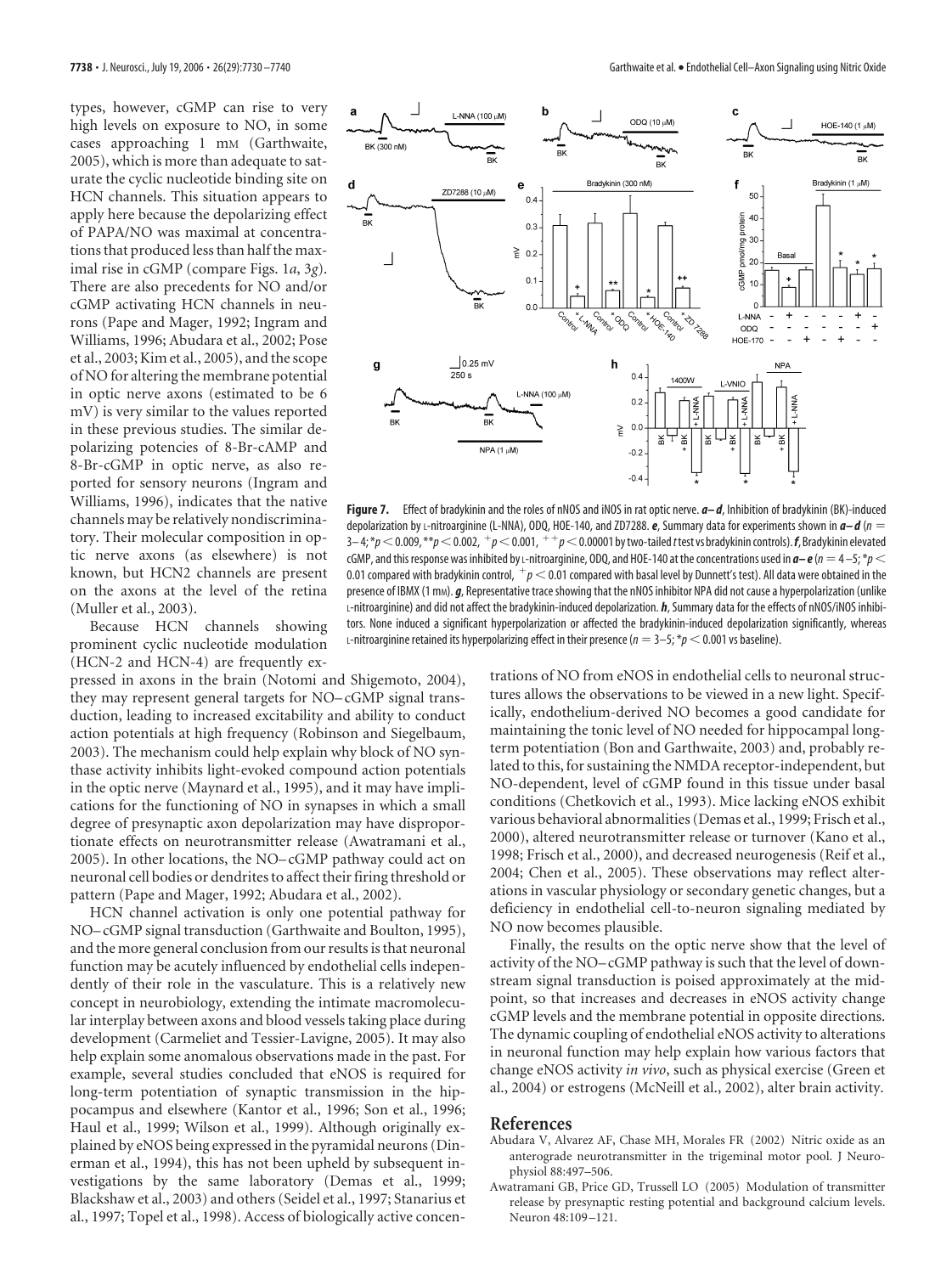- Blackshaw S, Eliasson MJ, Sawa A, Watkins CC, Krug D, Gupta A, Arai T, Ferrante RJ, Snyder SH (2003) Species, strain and developmental variations in hippocampal neuronal and endothelial nitric oxide synthase clarify discrepancies in nitric oxide-dependent synaptic plasticity. Neuroscience 119:979 –990.
- Bon CL, Garthwaite J (2003) On the role of nitric oxide in hippocampal long-term potentiation. J Neurosci 23:1941–1948.
- Carmeliet P, Tessier-Lavigne M (2005) Common mechanisms of nerve and blood vessel wiring. Nature 436:193–200.
- Chan Y, Fish JE, D'Abreo C, Lin S, Robb GB, Teichert AM, Karantzoulis-Fegaras F, Keightley A, Steer BM, Marsden PA (2004) The cell-specific expression of endothelial nitric-oxide synthase: a role for DNA methylation. J Biol Chem 279:35087–35100.
- Charles IG, Chubb A, Gill R, Clare J, Lowe PN, Holmes LS, Page M, Keeling JG, Moncada S, Riveros Moreno V (1993) Cloning and expression of a rat neuronal nitric oxide synthase coding sequence in a baculovirus/insect cell system. Biochem Biophys Res Commun 196:1481–1489.
- Chen J, Zacharek A, Zhang C, Jiang H, Li Y, Roberts C, Lu M, Kapke A, Chopp M (2005) Endothelial nitric oxide synthase regulates brain-derived neurotrophic factor expression and neurogenesis after stroke in mice. J Neurosci 25:2366 –2375.
- Chetkovich DM, Klann E, Sweatt JD (1993) Nitric oxide synthaseindependent long-term potentiation in area CA1 of hippocampus. NeuroReport 4:919 –922.
- Chevaleyre V, Castillo PE (2002) Assessing the role of Ih channels in synaptic transmission and mossy fiber LTP. Proc Natl Acad Sci USA 99:9538 –9543.
- Christopherson KS, Bredt DS (1997) Nitric oxide in excitable tissues: physiological roles and disease. J Clin Invest 100:2424 –2429.
- de Vente J, Hopkins DA, Markerink-Van Ittersum M, Emson PC, Schmidt HH, Steinbusch HW (1998) Distribution of nitric oxide synthase and nitric oxide-receptive, cyclic GMP-producing structures in the rat brain. Neuroscience 87:207–241.
- Demas GE, Kriegsfeld LJ, Blackshaw S, Huang P, Gammie SC, Nelson RJ, Snyder SH (1999) Elimination of aggressive behavior in male mice lacking endothelial nitric oxide synthase. J Neurosci 19:RC30(1–5).
- Dinerman JL, Dawson TM, Schell MJ, Snowman A, Snyder SH (1994) Endothelial nitric oxide synthase localized to hippocampal pyramidal cells: implications for synaptic plasticity. Proc Natl Acad Sci USA 91:4214 –4218.
- Ding JD, Burette A, Nedvetsky PI, Schmidt HH, Weinberg RJ (2004) Distribution of soluble guanylyl cyclase in the rat brain. J Comp Neurol 472:437–448.
- Eliasson MJ, Blackshaw S, Schell MJ, Snyder SH (1997) Neuronal nitric oxide synthase alternatively spliced forms: prominent functional localizations in the brain. Proc Natl Acad Sci USA 94:3396 –3401.
- Eng DL, Gordon TR, Kocsis JD, Waxman SG (1990) Current-clamp analysis of a time-dependent rectification in rat optic nerve. J Physiol (Lond) 421:185–202.
- Erdal EP, Litzinger EA, Seo J, Zhu Y, Ji H, Silverman RB (2005) Selective neuronal nitric oxide synthase inhibitors. Curr Top Med Chem 5:603–624.
- Ernst AF, Gallo G, Letourneau PC, McLoon SC (2000) Stabilization of growing retinal axons by the combined signaling of nitric oxide and brain-derived neurotrophic factor. J Neurosci 20:1458 –1469.
- Faraci FM (1993) Endothelium-derived vasoactive factors and regulation of the cerebral circulation. Neurosurgery 33:648 –658.
- Friebe A, Koesling D (1998) Mechanism of YC-1-induced activation of soluble guanylyl cyclase. Mol Pharmacol 53:123–127.
- Frisch C, Dere E, Silva MA, Godecke A, Schrader J, Huston JP (2000) Superior water maze performance and increase in fear-related behavior in the endothelial nitric oxide synthase-deficient mouse together with monoamine changes in cerebellum and ventral striatum. J Neurosci 20:6694 –6700.
- Fulton D, Gratton JP, Sessa WC (2001) Post-translational control of endothelial nitric oxide synthase: why isn't calcium/calmodulin enough? J Pharmacol Exp Ther 299:818 –824.
- Galle J, Zabel U, Hubner U, Hatzelmann A, Wagner B, Wanner C, Schmidt HH (1999) Effects of the soluble guanylyl cyclase activator, YC-1, on vascular tone, cyclic GMP levels and phosphodiesterase activity. Br J Pharmacol 127:195–203.
- Garthwaite G, Goodwin DA, Garthwaite J (1999) Nitric oxide stimulates

cGMP formation in rat optic nerve axons, providing a specific marker of axon viability. Eur J Neurosci 11:4367–4372.

- Garthwaite G, Goodwin DA, Batchelor AM, Leeming K, Garthwaite J (2002) Nitric oxide toxicity in CNS white matter: an in vitro study using rat optic nerve. Neuroscience 109:145–155.
- Garthwaite G, Batchelor AM, Goodwin DA, Hewson AK, Leeming K, Ahmed Z, Cuzner ML, Garthwaite J (2005) Pathological implications of iNOS expression in central white matter: an ex vivo study of optic nerves from rats with experimental allergic encephalomyelitis. Eur J Neurosci 21:2127–2135.
- Garthwaite J (2005) Dynamics of cellular NO-cGMP signaling. Front Biosci 10:1868 –1880.
- Garthwaite J, Boulton CL (1995) Nitric oxide signaling in the central nervous system. Annu Rev Physiol 57:683–706.
- Garthwaite J, Southam E, Boulton CL, Nielsen EB, Schmidt K, Mayer B (1995) Potent and selective inhibition of nitric oxide-sensitive guanylyl cyclase by 1*H*-[1,2,4]oxadiazolo[4,3-a]quinoxalin-1-one. Mol Pharmacol 48:184 –188.
- Gasparini S, DiFrancesco D (1997) Action of the hyperpolarizationactivated current (Ih) blocker ZD 7288 in hippocampal CA1 neurons. Pflügers Arch 435:99-106.
- Ghamari-Langroudi M, Bourque CW (2001) Ionic basis of the caesiuminduced depolarisation in rat supraoptic nucleus neurones. J Physiol (Lond) 536:797–808.
- Gold ME, Wood KS, Byrns RE, Fukuto J, Ignarro LJ (1990) *NG*-methyl-Larginine causes endothelium-dependent contraction and inhibition of cyclic GMP formation in artery and vein. Proc Natl Acad Sci USA 87:4430 –4434.
- Green DJ, Maiorana A, O'Driscoll G, Taylor R (2004) Effect of exercise training on endothelium-derived nitric oxide function in humans. J Physiol (Lond) 561:1–25.
- Haul S, Godecke A, Schrader J, Haas HL, Luhmann HJ (1999) Impairment of neocortical long-term potentiation in mice deficient of endothelial nitric oxide synthase. J Neurophysiol 81:494 –497.
- Hopper RA (2005) Nitric oxide and hippocampal synaptic plasticity. PhD thesis, University of London.
- Ingram SL, Williams JT (1996) Modulation of the hyperpolarizationactivated current (Ih) by cyclic nucleotides in guinea-pig primary afferent neurons. J Physiol (Lond) 492:97–106.
- Ju H, Venema VJ, Marrero MB, Venema RC (1998) Inhibitory interactions of the bradykinin B2 receptor with endothelial nitric-oxide synthase. J Biol Chem 273:24025–24029.
- Kano T, Shimizu-Sasamata M, Huang PL, Moskowitz MA, Lo EH (1998) Effects of nitric oxide synthase gene knockout on neurotransmitter release in vivo. Neuroscience 86:695–699.
- Kantor DB, Lanzrein M, Stary SJ, Sandoval GM, Smith WB, Sullivan BM, Davidson N, Schuman EM (1996) A role for endothelial NO synthase in LTP revealed by adenovirus-mediated inhibition and rescue. Science 274:1744 –1748.
- Kim HY, Kim SJ, Kim J, Oh SB, Cho H, Jung SJ (2005) Effect of nitric oxide on hyperpolarization-activated current in substantia gelatinosa neurons of rats. Biochem Biophys Res Commun 338:1648 –1653.
- Koglin M, Stasch JP, Behrends S (2002) BAY 41-2272 activates two isoforms of nitric oxide-sensitive guanylyl cyclase. Biochem Biophys Res Commun 292:1057–1062.
- Kubes P, Suzuki M, Granger DN (1991) Nitric oxide: an endogenous modulator of leukocyte adhesion. Proc Natl Acad Sci USA 88:4651–4655.
- Leppanen L, Stys PK (1997) Ion transport and membrane potential in CNS myelinated axons I. Normoxic conditions. J Neurophysiol 78:2086 –2094.
- Ludwig A, Zong X, Jeglitsch M, Hofmann F, Biel M (1998) A family of hyperpolarization-activated mammalian cation channels. Nature 393:587–591.
- Martin W, Villani GM, Jothianandan D, Furchgott RF (1985) Selective blockade of endothelium-dependent and glyceryl trinitrate-induced relaxation by hemoglobin and by methylene blue in the rabbit aorta. J Pharmacol Exp Ther 232:708 –716.
- Maynard KI, Yanez P, Ogilvy CS (1995) Nitric oxide modulates lightevoked compound action potentials in the intact rabbit retina. NeuroReport 6:850 –852.
- McNeill AM, Zhang C, Stanczyk FZ, Duckles SP, Krause DN (2002) Estrogen increases endothelial nitric oxide synthase via estrogen receptors in